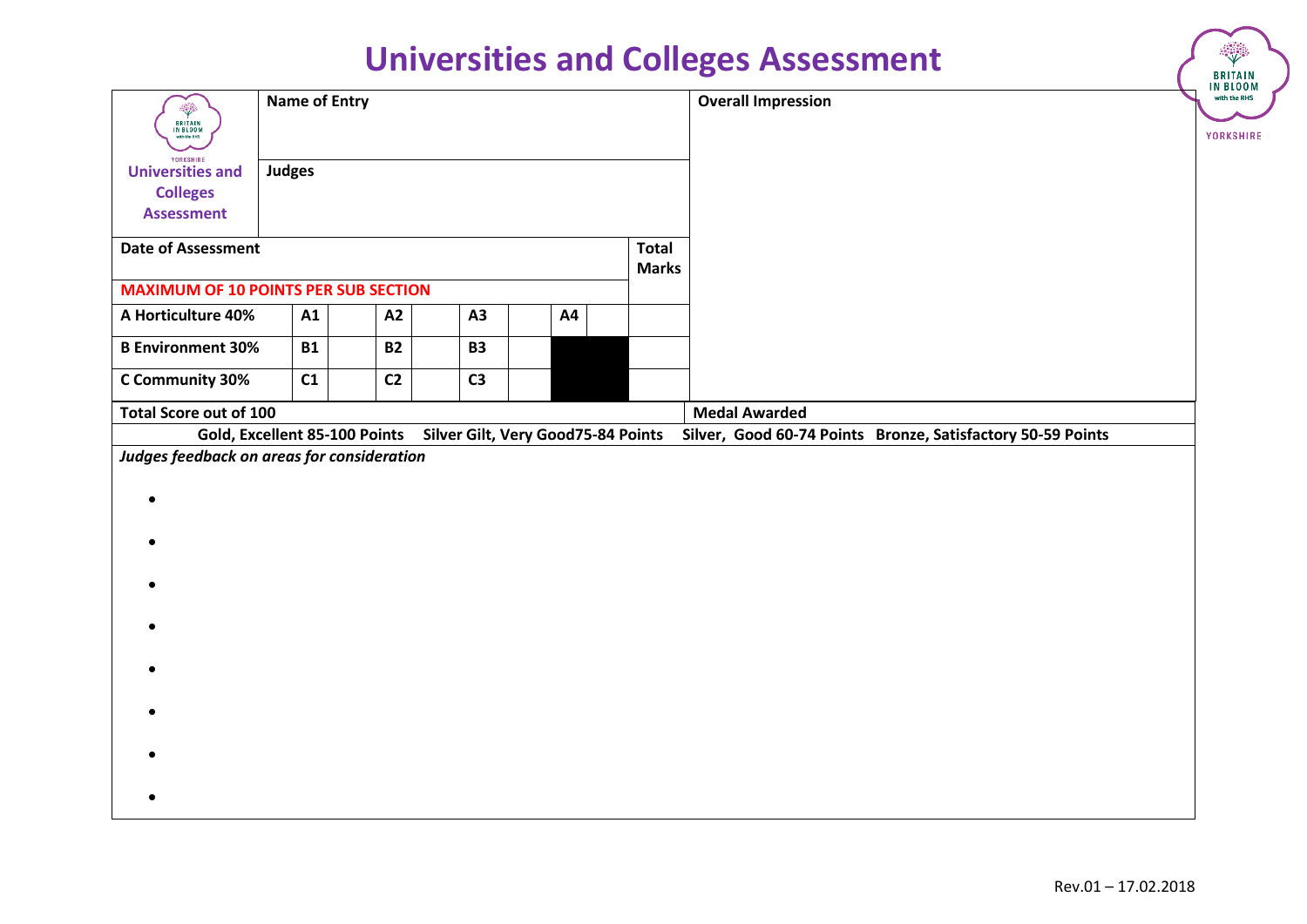

|    |                                                                                                                                                                                                                                                                                           | Gold10-9                                                                                                                                              | <b>Silver Gilt 8</b>                                                                                                                 | Silver 7-6                                                                                                                                            | <b>Bronze 5</b>                                                                                                                               |
|----|-------------------------------------------------------------------------------------------------------------------------------------------------------------------------------------------------------------------------------------------------------------------------------------------|-------------------------------------------------------------------------------------------------------------------------------------------------------|--------------------------------------------------------------------------------------------------------------------------------------|-------------------------------------------------------------------------------------------------------------------------------------------------------|-----------------------------------------------------------------------------------------------------------------------------------------------|
| A1 | <b>Plant Selection</b><br>Are the plants suited to their growing<br>conditions and location and is there year<br>round interest (where appropriate)?                                                                                                                                      | <b>Excellent plant</b><br>selection with almost<br>no exceptions and<br>extensive year round<br>colour and interest.                                  | <b>Plant selection</b><br>overall is very good<br>with only a few<br>exceptions and<br>ample year round<br>colour and interest.      | Plant selection is<br>generally good. There<br>is room for<br>improvement in some<br>areas in order to<br>extend year round<br>colour and interest.   | Plant selection is<br>satisfactory however it<br>requires further<br>consideration in order<br>to extend the season<br>and maintain interest. |
| A2 | <b>Plant Quality</b><br>Are the plants in the grounds of the<br>University or College vibrant and grown to<br>their full potential? Are they free of all<br>pests and diseases?                                                                                                           | Plant quality is<br>excellent and grown<br>to full potential with<br>no evidence of pests<br>and diseases.                                            | Plant quality is very<br>good with few<br>exceptions. There are<br>minimal signs of<br>pests and disease<br>present.                 | Generally plant quality<br>is good but not<br>consistent. Pest and<br>diseases are present<br>in a few locations.<br>Lack of vigour in some<br>areas. | Plant health and vigour<br>could be improved but<br>are generally<br>satisfactory. Pests and<br>diseases are present in<br>certain areas.     |
| A3 | <b>Maintenance of Planted areas</b><br>Are areas maintained to a high standard<br>including cultivation, weeding, feeding,<br>pruning, grass and hedge cutting and lawn<br>edging? Where appropriate tree<br>management and maintenance including<br>appropriate re planting initiatives. | <b>Excellent standards</b><br>of cultivation. Very<br>consistent<br>throughout.<br>Maintenance and<br>general care is<br>outstanding in all<br>areas. | Standards are very<br>good with few<br>exceptions.<br>Maintenance is<br>managed very well<br>and the results are<br>very consistent. | Standards are good<br>and fairly consistent.<br>There are a few<br>exceptions where<br>further attention is<br>required.                              | Standards are generally<br>satisfactory. However,<br>the maintenance<br>programme requires<br>further attention to<br>detail in some areas.   |
| Α4 | <b>Overall Impression</b><br>Are the overall design and materials used<br>appropriate to the University or College<br>Grounds                                                                                                                                                             | <b>Excellent</b> attention<br>to detail delivering<br>the desired results in<br>a most consistent<br>and appropriate<br>manner.                       | Most areas have high<br>impact and very<br>good attention to<br>detail though a few<br>are not compatible.                           | <b>Good overall effect</b><br>although not always<br>balanced. Some areas<br>make an impact<br>others need to be<br>more vibrant.                     | Although satisfactory<br>more attention to detail<br>is required in order to<br>create more impact and<br>design.                             |
|    |                                                                                                                                                                                                                                                                                           |                                                                                                                                                       |                                                                                                                                      |                                                                                                                                                       |                                                                                                                                               |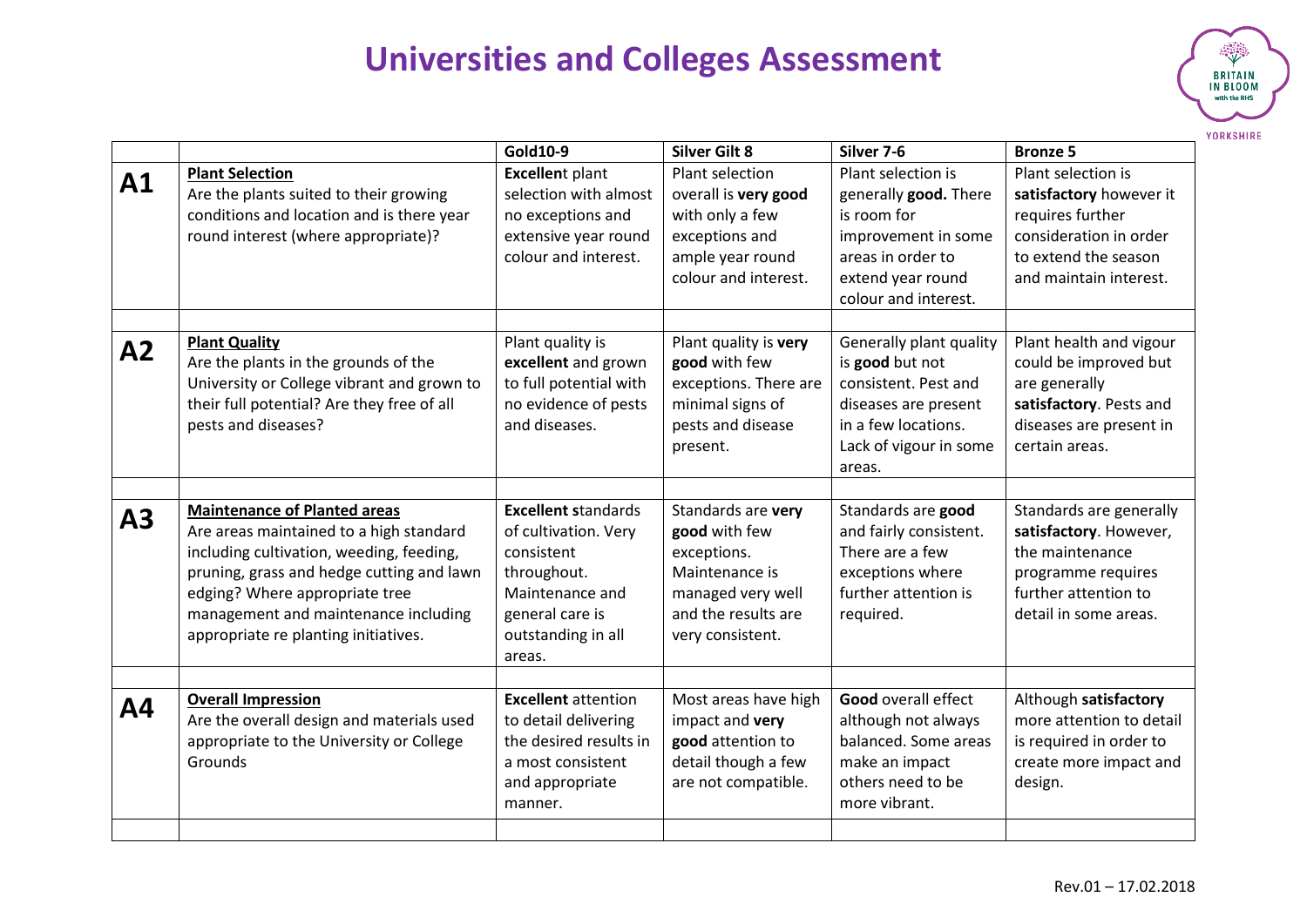

|           |                                                                                                                                                                                                                                                                                                                                                    | <b>Gold 10-9</b>                                                                                                                                                                                                                                                       | <b>Silver Gilt 8</b>                                                                                                                                                                                                                                   | Silver 7-6                                                                                                                                                                                                                                                                  | <b>Bronze 5</b>                                                                                                                                                                                                                                                                      |
|-----------|----------------------------------------------------------------------------------------------------------------------------------------------------------------------------------------------------------------------------------------------------------------------------------------------------------------------------------------------------|------------------------------------------------------------------------------------------------------------------------------------------------------------------------------------------------------------------------------------------------------------------------|--------------------------------------------------------------------------------------------------------------------------------------------------------------------------------------------------------------------------------------------------------|-----------------------------------------------------------------------------------------------------------------------------------------------------------------------------------------------------------------------------------------------------------------------------|--------------------------------------------------------------------------------------------------------------------------------------------------------------------------------------------------------------------------------------------------------------------------------------|
| <b>B1</b> | <b>Natural Environment</b><br>Biodiversity including the management<br>and protection of the natural environment<br>and wildlife habitat, The provision of<br>appropriate wildflower areas and<br>conservation sites including aquatic ones,<br>provision of bat, bird boxes and insect<br>hotels.                                                 | The natural<br>environment is<br>managed to an<br>excellent standard<br>supporting a wide<br>range of flora &<br>fauna, with little<br>improvement<br>required.                                                                                                        | The natural<br>environment is<br>managed to a very<br>good standard<br>supporting a wide<br>range of flora &<br>fauna, very little<br>effort would lift it to<br>excellent.                                                                            | The natural<br>environment is<br>managed to a good<br>standard supporting a<br>wide range of flora &<br>fauna. Requires<br>further work to<br>improve it in places.                                                                                                         | The natural<br>environment is<br>managed to a<br>satisfactory standard<br>supporting a wide range<br>of flora & fauna, Needs<br>significant improvement<br>in places.                                                                                                                |
| <b>B2</b> | <b>Hard Surfaces and Open Grass Areas</b><br>To include cleanliness, absence of litter,<br>weeds in hard surfaces, graffiti, flyposting<br>and chewing gum, water conservation and<br>recycling initiatives, hard landscape, open<br>spaces garden furniture maintenance<br>including seats, litter bins, railings and<br>fences where appropriate | All areas are cleaned<br>to an excellent<br>standard, litter bins,<br>seating and fences<br>are in excellent<br>condition. There is<br>effective control of<br>weeds in hard<br>surfaces, no graffiti<br>and flyposting.<br><b>Excellent recycling</b><br>initiatives. | All areas are cleaned<br>to a very good<br>standard, litter bins,<br>fences and seating<br>are in very good<br>condition. There is<br>reasonable control of<br>weeds in hard<br>surfaces, very little<br>graffiti, very good<br>recycling initiatives. | All areas are cleaned<br>to a good standard,<br>litter bins and seating<br>and fences are in good<br>condition. There is<br>generally good control<br>of weeds in hard<br>surfaces but evidence<br>of some graffiti and<br>flyposting. Reasonable<br>recycling initiatives. | All areas are cleaned to<br>a satisfactory standard,<br>litter bins and seating<br>and fences are in<br>variable condition.<br>There is evidence of a<br>lack control of weeds, in<br>hard surfaces and<br>considerable graffiti and<br>flyposting. Little<br>recycling initiatives. |
| <b>B3</b> | <b>Local Identity</b><br>To include sense of place, heritage, art in<br>the landscape and signage and<br>interpretation                                                                                                                                                                                                                            | Extensive evidence of<br>efforts to<br>highlight/enhance<br>local identity. An<br>excellent impression<br>made about what<br>makes the University<br>or College unique.                                                                                                | Considerable<br>evidence of efforts to<br>highlight/enhance<br>local identity. A very<br>good impression<br>made about what<br>makes the University<br>or College unique.                                                                              | Some evidence of<br>efforts to<br>highlight/enhance<br>local identity. A good<br>impression made<br>about what makes the<br>University or College<br>unique.                                                                                                                | Little evidence of efforts<br>to highlight/enhance<br>local identity. A<br>satisfactory impression<br>made about what makes<br>the University or College<br>unique.                                                                                                                  |